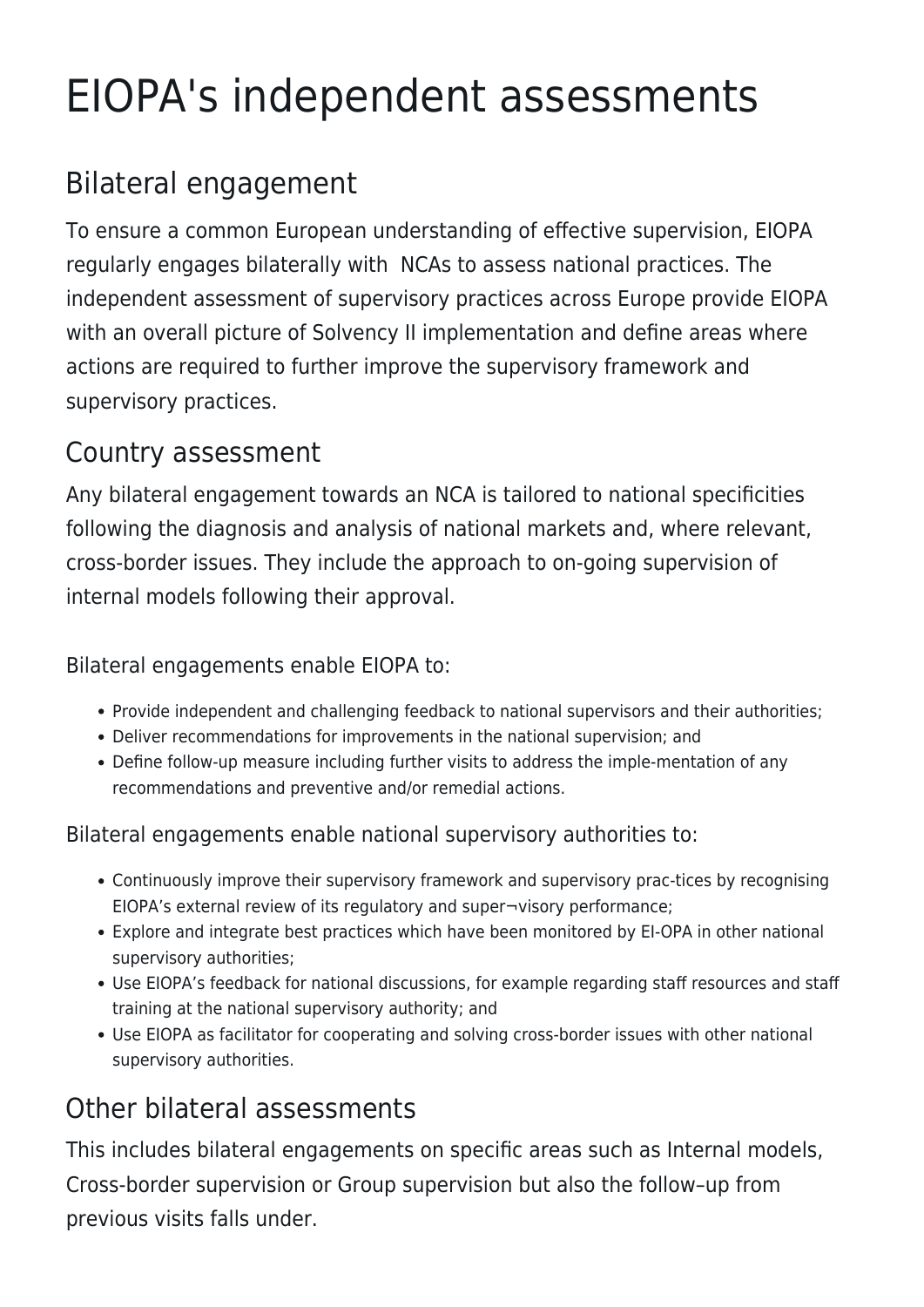#### Technical assistance

EIOPA provides ongoing technical assistance to national supervisory authorities to support and strengthen their supervisory capacity especially where weaknesses have been identified during bilateral visits or to strengthen the Capital Markets Union.

#### Balance Sheet reviews and their follow-up

To gain insight into and raise awareness of risks and vulnerabilities of the national insurance sector, EIOPA participates in national, sector wide assessments. These reviews also serve to strengthen transparency and confidence for customers and policyholders. EIOPA participates in balance sheet reviews in a steering role, designing and overseeing the review, as well as working in close cooperation with the national supervisory authority to support the implementation of follow-up actions.

#### Equivalence monitoring

EIOPA is in regular exchange on supervisory and regulatory issues with the full equivalent third countries. Furthermore, EIOPA assesses the application of supervision for equivalent countries and reports its findings on a bilateral basis to the authority of the equivalent country. An aggregated report is provided to the European Commission.

### Engagements with several NCAs

#### Participation in colleges of supervisors

The European insurance market is dominated by around 90 cross-border insurance groups with a head office in the European Economic Area (EEA) operating across the border with subsidiaries in other EEA countries. This underlines the importance of high quality group supervision and an effective and efficient cooperation amongst supervisors in organising supervisory colleges.

EIOPA is member of cross-border colleges of national supervisors and through this participates in the direct oversight of international groups, playing a coordinating role and thereby contributing to overcoming national fragmentation and enhancing the effectiveness of European supervision.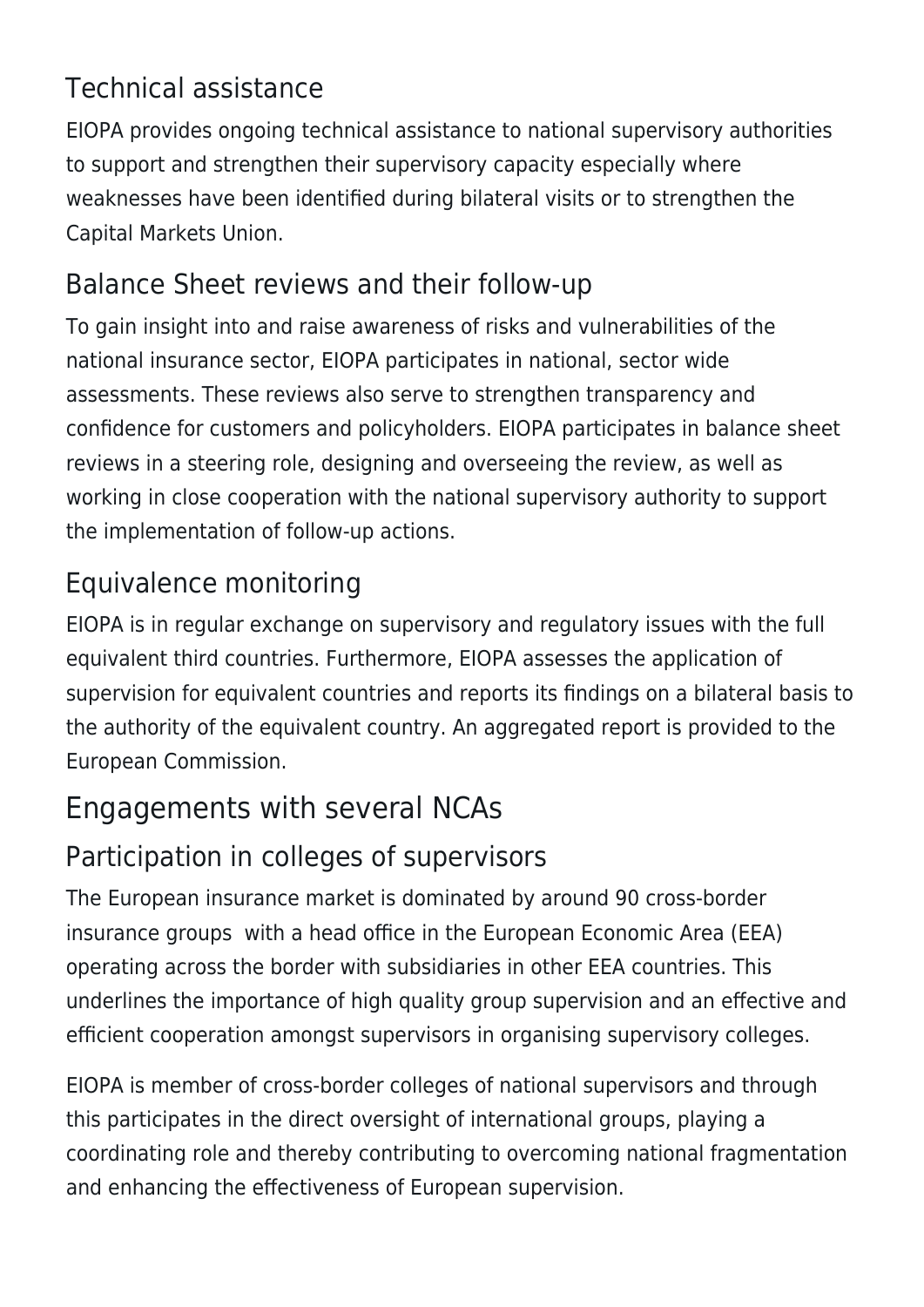EIOPA's participation in colleges enables it to identify inconsistencies in supervisory approaches which may adversely affect policyholders. To make best use of available resources, EIOPA determines its level of engagement with colleges according to risk based choices. The level of engagement is reviewed annually on the basis of criteria, which include the economic/systemic importance of each group and its solo entities, the complexity and functioning of the college, the group financial strength, the level of its cross-border business and its risk profile.

Participation in colleges enables EIOPA to deploy a number of EU-wide and crossborder tools to detect and mitigate risk, including:

- The analysis and assessment of risks for each group as well as for national insurance markets from a European perspective, to access individual undertakings and groups' supervisory reporting via a central data repository. This cross-border perspective brings added value and efficiency to national supervision.
- An increasing use of own risks and solvency assessments (ORSA) (7) on group level as a key information source to assess a group's risk profile and address relevant supervisory priorities.
- A focus in the colleges on effectiveness, efficiency and impact of information exchange and joint risk assessment as well as views on the robustness of the Solvency II balance sheets.
- Raising awareness of cross-college requirements and practices on Intra-group Transactions and Risk Concentrations in college meetings.
- Addressing material inconsistencies observed by EIOPA in the group internal model colleges triggered the work on the consistency projects.

### Cooperation platforms

In addition to cross-border business via subsidiaries, European (re)insurer offer their services in other countries via the freedom to provide services (FPS) or via setting up branches under the freedom of establishment (FOE), in which case no supervisory college is established.

In order to meet challenges related to the growing number of large-scale cross border activities under FPS and FOE, EIOPA has developed coordination platforms among concerned supervisors. These platforms are an example of how EIOPA has been able to better steer cooperation between national supervision and support the national assessment of the impact of cross-border activities by adding the European perspective.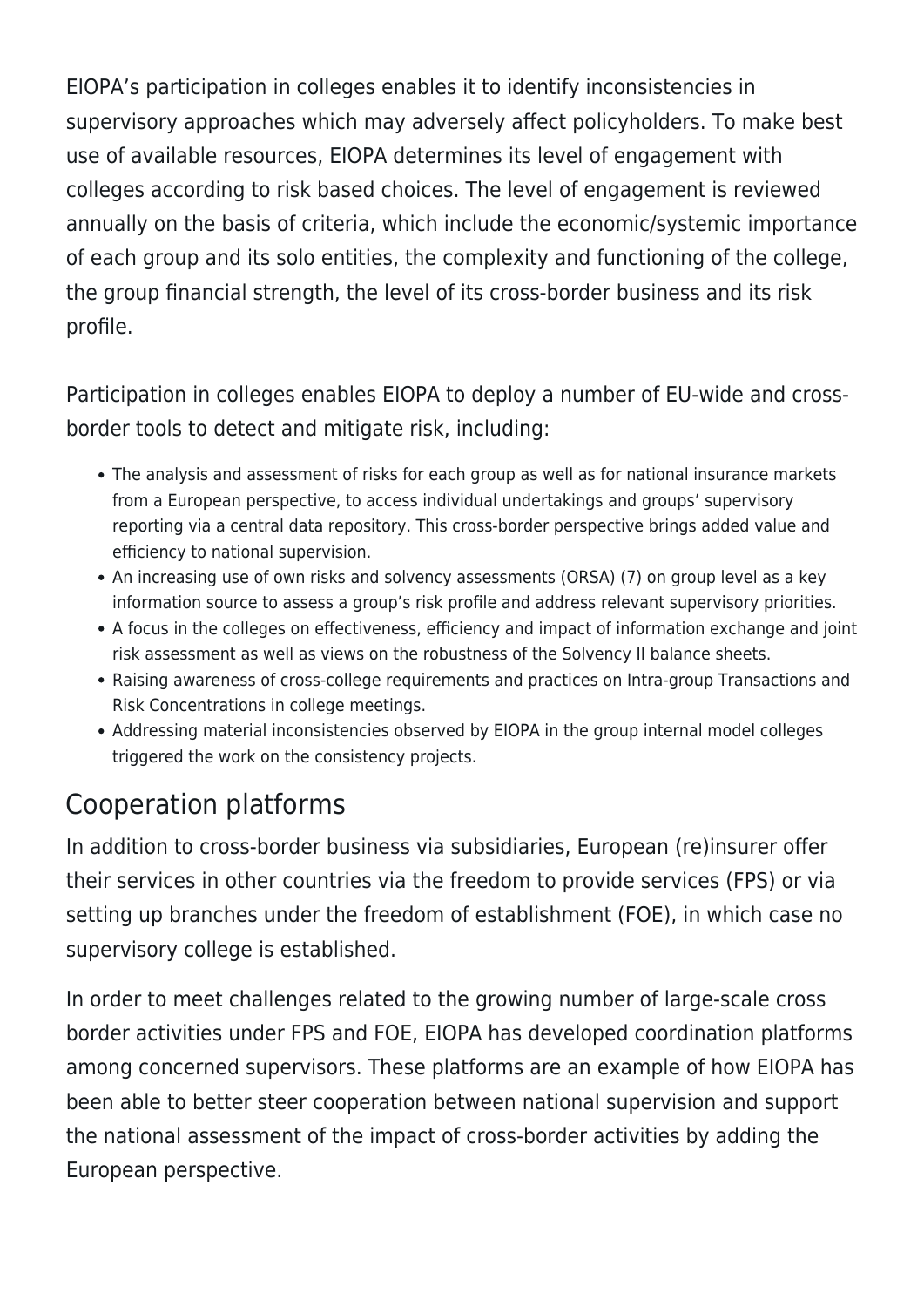Cooperation platforms strengthen cross-border activities and consumer protection. A platform is set up when EIOPA and relevant national supervisory authorities see the merit in strengthening cooperation due to material cross border business enabling a sound internal market in the EU.

Once a cooperation platform has been established and is organised by EIOPA, the home supervisor and the relevant host supervisory authorities, in which the insurance undertaking concerned is offering insurance products under FPS and FOE are involved.

By ensuring a more European perspective EIOPA strives to ensure an equal level of policyholder protection for all policyholders within the EEA. Undertakings subject to cooperation platform range from general motor insurance to more niche models or long-tail business with their headquarters situated in all different member states.

Benefits of cooperation platform have been identified for both home and host supervisors in sharing of information and acting on commonly agreed measures when appropriate.

#### Joint on-site inspections

EIOPA participates in joint on-site inspections that are carried out jointly by two or more supervisory authorities, in particular in the context of colleges of supervisors and cooperation platforms.

These inspections are an important tool to build a better awareness of risks. EIOPA's participation fosters convergence of supervisory practices while strengthening cooperation among supervisory practices. On-site visits are particularly useful in strengthening cooperation as they enhance communication between home and host supervisors. They also enable home and host supervisors access to all relevant data of insurance or reinsurance undertakings and accelerate support to implement tailored solutions.

#### Breach of European Union law

In accordance with Article 17 of Regulation (EU) No 1094/2010, EIOPA ensures the correct and full application of Union law, which is a core prerequisite for the